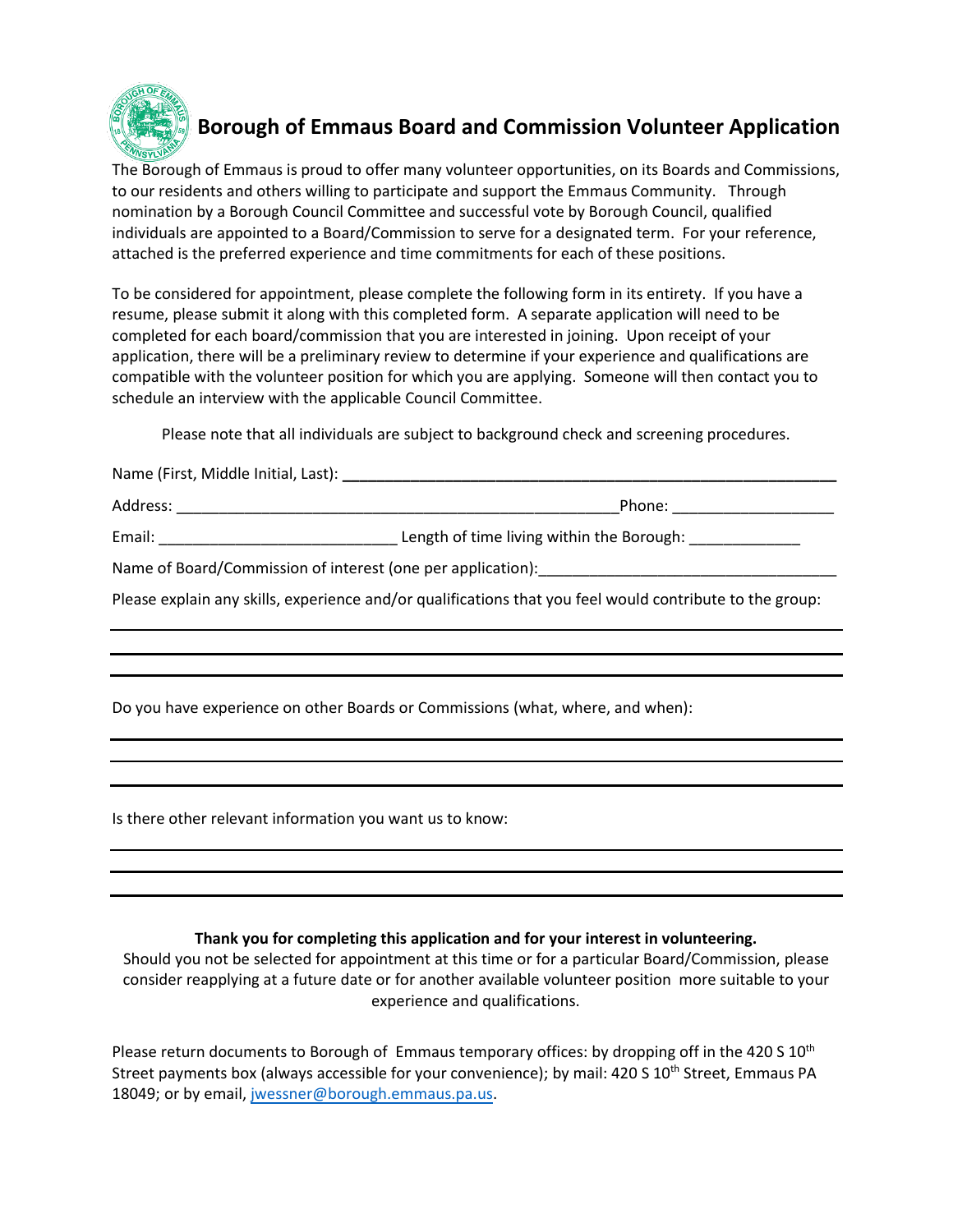# **Borough of Emmaus Boards and Commissions**

The following is a list of our Boards and Commissions along with preferred experience, qualifications and an estimate of the time commitment necessary for each.

## **Arts Commission**

Preferred Experience / Qualifications: love of the arts, experience in creating art, event planning, fundraising.

Time Commitment: approximately 1-hour meeting per month. Event planning will require more time commitment.

## **Board of Health**

Preferred Experience / Qualifications: healthcare provider, microbiology or epidemiology educational courses, healthcare management experience, EMS training, food service training, or municipal organizational experience.

Time Commitment: minimum one 1-hour meeting every other month.

#### **Building Board of Appeals**

Preferred Experience / Qualifications: architect, engineer, building / construction background.

Time Commitment: approximately 2-hours per hearing on an as needed basis. It may be several years between hearings.

#### **Civil Service Commission**

Preferred Experience / Qualifications: human resource management, ability to interpret and understand ordinances, background in law enforcement, ability to judge fairly based on evidence given.

Time Commitment: approximately 1-hour meeting on an as needed basis, may be several months between meetings. During the hiring process and disciplinary matters, time commitment will be more.

#### **Community Garden Commission**

Preferred Experience / Qualifications: active member of community garden, fundraising, event planning, master gardener.

Time Commitment: approximately 1-hour meeting per month. Time commitment will be more in March and April.